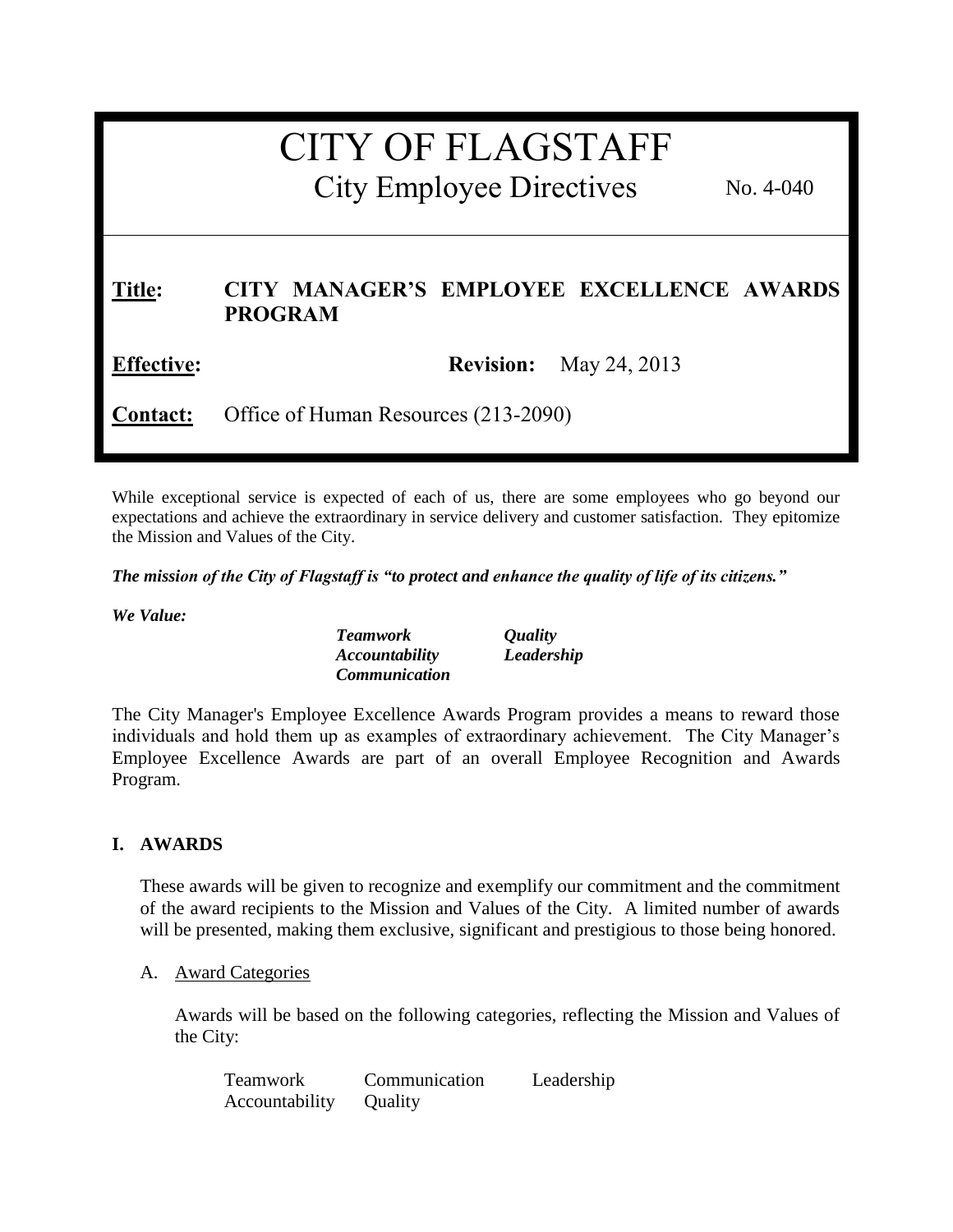## **CITY OF FLAGSTAFF EMPLOYEE DIRECTIVE NO. 4-040**

**"City Manager's Employee Excellence Awards Program" Page 2**

Since the City's slogan is *"Service at a Higher Elevation,"* the awards are named after the highest points of the San Francisco Peaks:

#### **1. Humphreys Award**

The Humphreys is the highest of the City Manager's Employee Excellence Awards, and will be given each year, if warranted, to only one employee who exemplifies the Mission and Values of the City to an extraordinary degree. This award is not available as a group award.

The recipient of the Humphreys Award will receive a unique nametag to be worn for the duration of their employment with the City; an engraved award; a monetary award and a day off with pay. The award will be memorialized on a plaque to be displayed in the City Hall lobby.

#### **2. Agassiz Award**

One Agassiz Award will be given in each of the specific categories/values of the City to an individual or group who is outstanding in that specific category/value of the City.

The recipients of the Agassiz Award will also be given a unique nametag, an engraved award, a \$50 gift certificate and a day off with pay. Their award will also be memorialized on the City Hall plaque.

#### **3. Fremont Award**

One Fremont Award will be given in each of the specific categories/values of the City to an individual or group who excels in that specific category/value of the City.

The recipients of the Fremont Award will receive a unique nametag, an engraved award and a half-day off with pay. The award will be memorialized on the City Hall plaque.

For purposes of this policy and awards, a "day off with pay," is 8 hours; and a "halfday off with pay" is 4 hours.

Awards will be presented by the City Manager at a televised City Council Work Session.